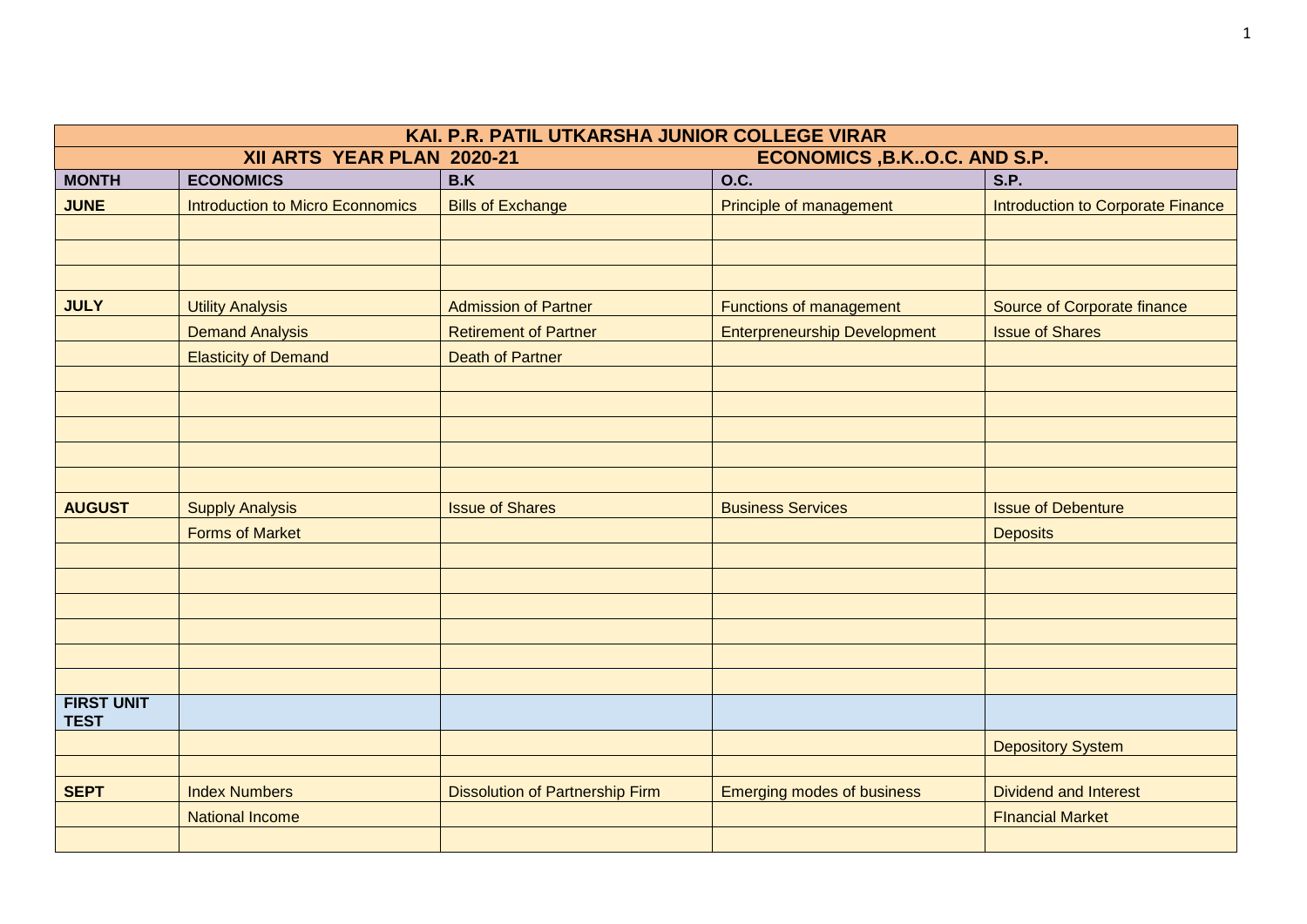| <b>MONTH</b>                     | <b>ECONOMICS</b>                         | B.K                                        | <b>O.C.</b>                         | <b>S.P.</b>                                           |
|----------------------------------|------------------------------------------|--------------------------------------------|-------------------------------------|-------------------------------------------------------|
|                                  |                                          |                                            |                                     |                                                       |
| <b>OCT</b>                       | <b>Public Finance in India</b>           | Analysis of Financial Statements,          | Social Responsibilities of business | <b>Stock Exchange</b>                                 |
|                                  |                                          | <b>Computer in Accounting</b>              |                                     |                                                       |
|                                  |                                          |                                            |                                     |                                                       |
| <b>FIRST TERM</b><br><b>EXAM</b> |                                          |                                            |                                     |                                                       |
|                                  |                                          |                                            |                                     |                                                       |
| <b>NOV</b>                       | <b>Money Market &amp; Capital Market</b> | <b>Partnership Final Accounts</b>          | <b>Consumer Protection</b>          | Correspondence with members                           |
|                                  |                                          |                                            |                                     |                                                       |
|                                  |                                          |                                            |                                     |                                                       |
|                                  |                                          |                                            |                                     |                                                       |
|                                  |                                          |                                            |                                     |                                                       |
| <b>DEC</b>                       | Foreign Trade in India                   | <b>Accounts of Not for profit Concerns</b> | Marketing                           | <b>Correspondence with Debenture</b><br><b>Holder</b> |
|                                  | Revision                                 |                                            |                                     | <b>Correspondence with Depository</b>                 |
|                                  |                                          |                                            |                                     |                                                       |
|                                  |                                          |                                            |                                     |                                                       |
|                                  |                                          |                                            |                                     |                                                       |
| <b>JAN</b>                       |                                          |                                            |                                     |                                                       |
|                                  |                                          |                                            |                                     |                                                       |
| <b>PRELIMINARY</b>               |                                          |                                            |                                     |                                                       |
| <b>EXAM</b>                      |                                          |                                            |                                     |                                                       |
|                                  |                                          |                                            |                                     |                                                       |
|                                  |                                          |                                            |                                     |                                                       |
|                                  |                                          |                                            |                                     |                                                       |
| <b>FEB</b><br><b>BOARD ORAL</b>  |                                          |                                            |                                     |                                                       |
| /PRO.                            |                                          |                                            |                                     |                                                       |
|                                  |                                          |                                            |                                     |                                                       |
|                                  |                                          |                                            |                                     |                                                       |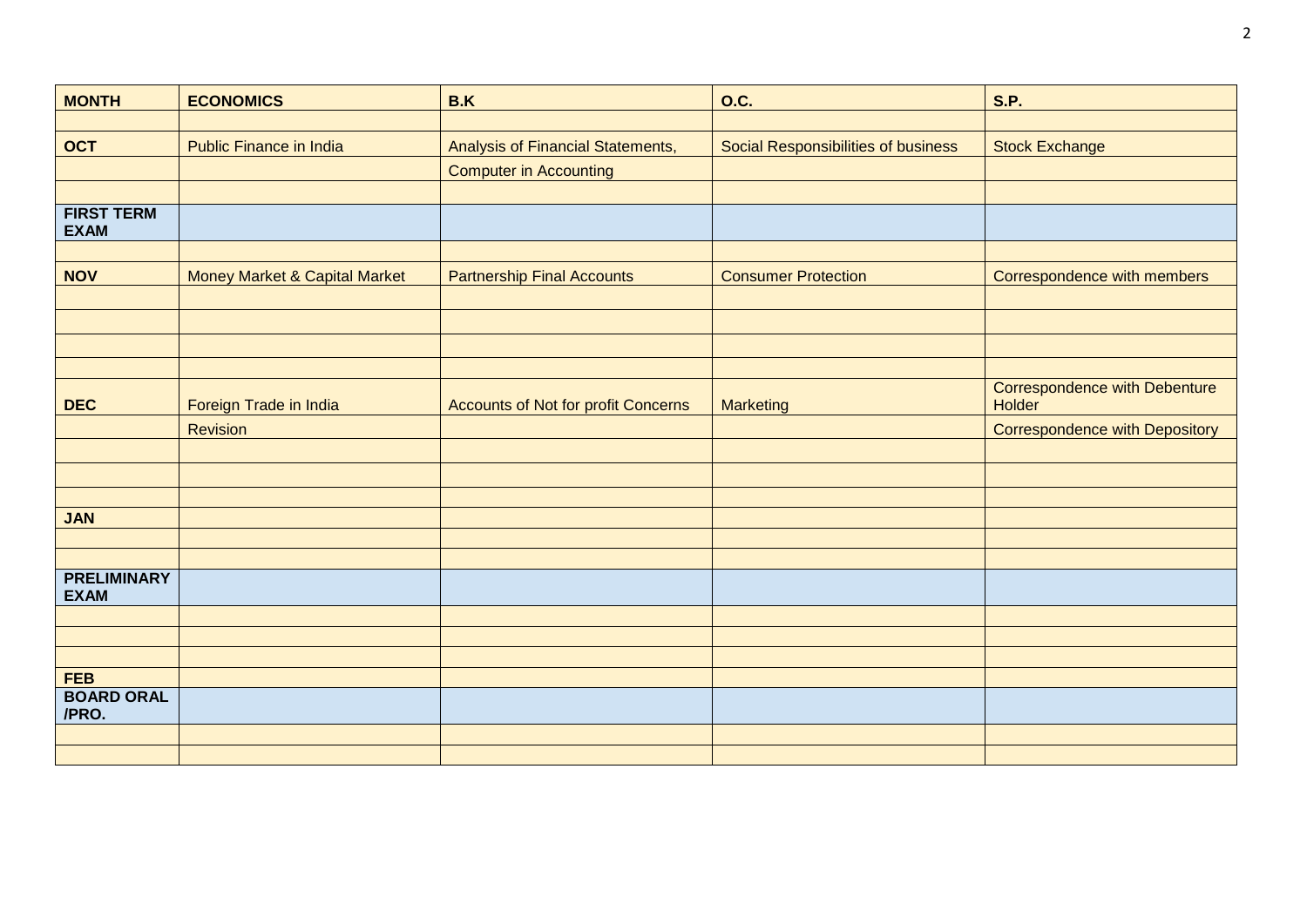| KAI. P.R. PATIL UTKARSHA JUNIOR COLLEGE VIRAR |                                             |                                                   |                                             |  |
|-----------------------------------------------|---------------------------------------------|---------------------------------------------------|---------------------------------------------|--|
|                                               | XII COMMERCE YEAR PLAN 2020-21              | SUB:                                              | <b>MATHEMATICS, I.T. AND BANKING</b>        |  |
| <b>MONTH</b>                                  | <b>MATHEMATICS</b>                          | IT                                                | <b>BANKING</b>                              |  |
| <b>JUNE</b>                                   | <b>Mathematical Logic</b>                   | <b>Revision - Web Designing - Basic Structure</b> | Nature of Banking- Functions of bank<br>and |  |
|                                               | <b>Commission, Brokerage &amp; Discount</b> | Web-text formating tag                            | RBI, Banker customer relation, Principles   |  |
|                                               |                                             | Table, List Item order tag                        | of good lending                             |  |
|                                               |                                             | list item Unorder tag                             | <b>Crossing and Endorsement</b>             |  |
| <b>JULY</b>                                   | <b>Matrices</b>                             | <b>Advance Web Designing - Basic Form</b>         | Visit to a bank, small borrower             |  |
|                                               | <b>Differentiation</b>                      | <b>Input Element Meta Tag</b>                     | Loan survey, Mortgage                       |  |
|                                               | <b>Insurance and Annuity</b>                | <b>CSS Types, Internal CSS</b>                    | Bill of exchange, promissary notes          |  |
|                                               | <b>Linear Regression</b>                    | sCSS selector, positioning                        | Specimen and format of cheque               |  |
|                                               |                                             |                                                   |                                             |  |
|                                               |                                             |                                                   |                                             |  |
|                                               |                                             |                                                   |                                             |  |
|                                               |                                             |                                                   |                                             |  |
| <b>AUGUST</b>                                 | <b>Differentiation</b>                      | <b>Nested and Multilevel List Item</b>            | <b>Distinguish between</b>                  |  |
|                                               | <b>Application of Derivatives</b>           | <b>Audio-Video and Image Mapping</b>              | Special customer, Endorsement               |  |
|                                               |                                             |                                                   | Secrecy of account                          |  |
|                                               |                                             |                                                   |                                             |  |
|                                               |                                             |                                                   |                                             |  |
|                                               |                                             |                                                   |                                             |  |
|                                               |                                             |                                                   |                                             |  |
|                                               |                                             |                                                   |                                             |  |
| <b>FIRST UNIT</b><br><b>TEST</b>              |                                             |                                                   |                                             |  |
|                                               | <b>Linear Regression</b>                    | <b>Web Hosting</b>                                | Negotiable instrument, Cheque               |  |
|                                               | <b>Time Series</b>                          |                                                   | <b>Debenture</b>                            |  |
| <b>SEPT</b>                                   | Integration                                 | <b>E-Commerce &amp; E-Governance-concept</b>      | <b>Draft</b>                                |  |
|                                               | <b>Index Numbers</b>                        | type of E-commerce,                               | Terms in banking                            |  |
|                                               | <b>Linear Programming</b>                   | <b>Trade cycle, Payment Mode</b>                  | Loans and advances                          |  |
|                                               |                                             | Forms Of E-commerce, EDI                          |                                             |  |